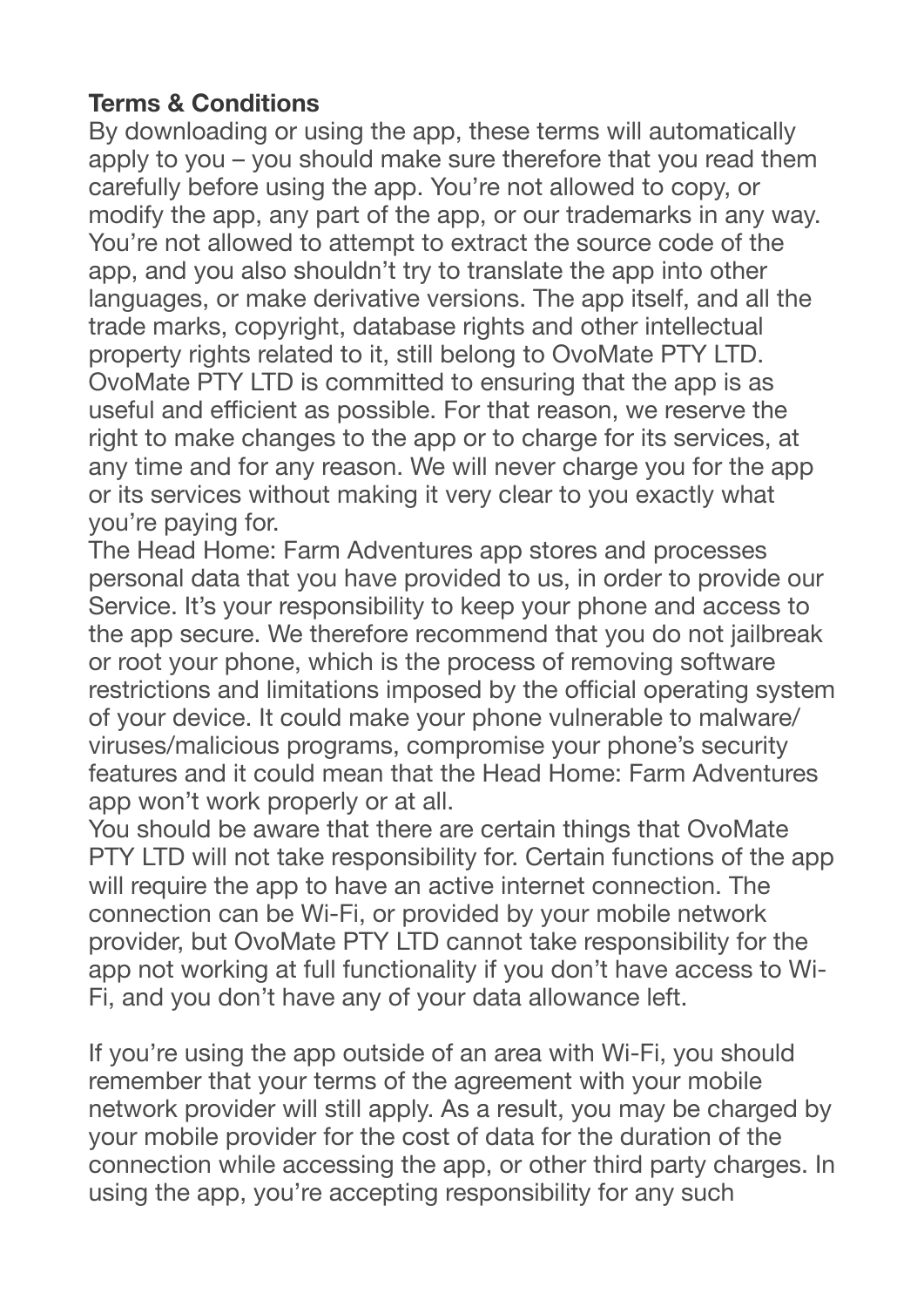charges, including roaming data charges if you use the app outside of your home territory (i.e. region or country) without turning off data roaming. If you are not the bill payer for the device on which you're using the app, please be aware that we assume that you have received permission from the bill payer for using the app. Along the same lines, OvoMate PTY LTD cannot always take responsibility for the way you use the app i.e. You need to make sure that your device stays charged – if it runs out of battery and you can't turn it on to avail the Service, OvoMate PTY LTD cannot accept responsibility.

With respect to OvoMate PTY LTD's responsibility for your use of the app, when you're using the app, it's important to bear in mind that although we endeavour to ensure that it is updated and correct at all times, we do rely on third parties to provide information to us so that we can make it available to you. OvoMate PTY LTD accepts no liability for any loss, direct or indirect, you experience as a result of relying wholly on this functionality of the app.

At some point, we may wish to update the app. The app is currently available on iOS – the requirements for system(and for any additional systems we decide to extend the availability of the app to) may change, and you'll need to download the updates if you want to keep using the app. OvoMate PTY LTD does not promise that it will always update the app so that it is relevant to you and/or works with the iOS version that you have installed on your device. However, you promise to always accept updates to the application when offered to you, We may also wish to stop providing the app, and may terminate use of it at any time without giving notice of termination to you. Unless we tell you otherwise, upon any termination, (a) the rights and licenses granted to you in these terms will end; (b) you must stop using the app, and (if needed) delete it from your device.

## **Changes to This Terms and Conditions**

We may update our Terms and Conditions from time to time. Thus, you are advised to review this page periodically for any changes. We will notify you of any changes by posting the new Terms and Conditions on this page.

These terms and conditions are effective as of 2020-10-12 **Contact Us**